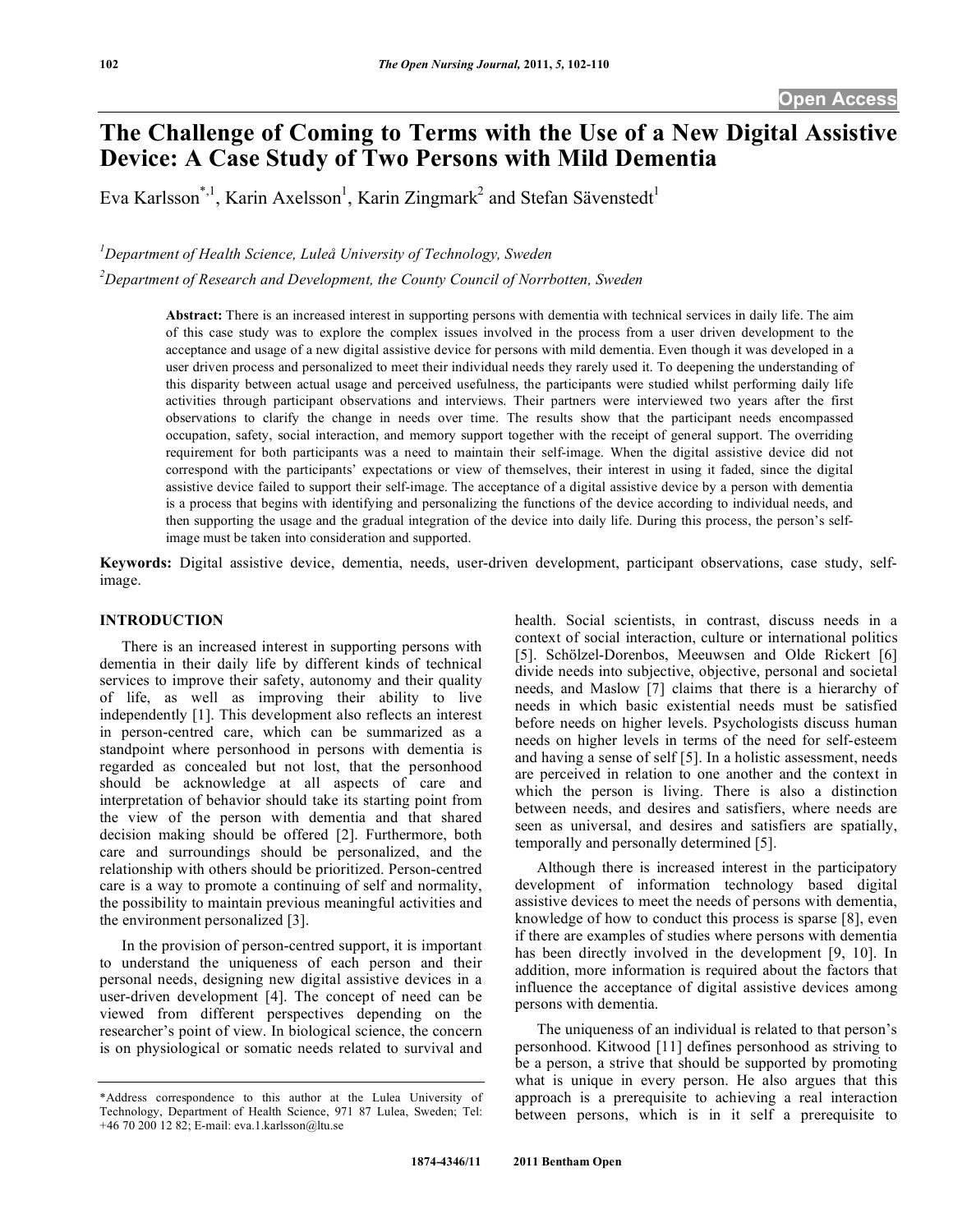understanding a person's needs. According to Sabat [12], selfhood can be kept intact by being viewed as a competent person despite the disease. A person with dementia viewed from that perspective can constructively participate in a userdriven process of developing the support that is appropriate for their needs *cf.* [13].

 Research on meeting the needs of persons with dementia has identified key areas as the need: for an early diagnosis, to be heard, for information and knowledge, to feel safe, to promote their health and for emotional and cognitive support [14]. Other frequently reported needs are for daytime activities and social interaction [15-17]. To be accepted as they are, to find adequate coping strategies and to coming to terms with their situation are other identified needs [18]. This research often describes needs on higher levels and makes no clear distinction between needs, desires and satisfiers *cf.* [5].

 An example of a digital assistive device intended to meet some of the needs of people with dementia was developed in the COGKNOW project [19]. The device consists of two parts, one stationary and the other mobile, which integrate functions to support memory, social contact, daily activities, and intended to enhance the feeling of safety; the devices could also be adjusted to meet the needs of the individuals using them. The prototype was tested and evaluated for a total of 42 persons with dementia in three iterations and in three European countries. In this study, the experiences from the second iteration of the evaluation were used. In the second test, both general and individual functions were tested over a two-week long period. The user-driven process of developing the pilot devices used in the project involved the participants and their carers, and was based on assessing needs that were then transformed into adjusted functions in the device. Although the need assessment was thorough and the responses of the person with dementia and the carer concerning the usability and the different functions available on the tested device were positive, the devices were seldom used. On the basis of these experiences, it was decided to make a separate case study to deepen the understanding of how the performance of the activities involved in the daily life of persons with dementia could provide additional knowledge about this disparity between actual usage and the perceived usefulness of an assistive device.

# **AIM**

 The aim of this case study was to explore the complex issues involved in the process from a user-driven development to the acceptance and usage of a new digital assistive device for persons with mild dementia.

# **METHOD**

 Within the framework of the COGKNOW project [19] a qualitative case study was performed *cf.* [20] where two persons with mild dementia were the cases. The case methodology was chosen in order to provide the possibility to study complex situations and get a deeper understanding while taking the context of the situation into account [21]. It provided a powerful adjunct for exploring particular aspects of the phenomena under investigation [22].

# **Subjects**

 The participants in the case study, Alice and Sven, (fictitious names), were chosen amongst the participants in the Swedish trial of the second iteration of the COGKNOW project. The bases for selection were that their gender and ages differed and that their social contexts were diverse. Both Alice and Sven also had a good ability to communicate. The inclusion criteria for the subjects in the COGKNOW project were mild dementia, defined as a MMSE score [23] of between 17 and 25 out of 30 and that they were living in their own home.

## **Data Collection**

# *Procedure*

 Data were collected in three phases over a time period of 24 months using a method for participant observation [24] combined with semi structured interviews performed in direct connection with the observations *cf.* [25, 26] and as separate interviews with the partners. The MMSE score [23] was measured by the first author at the beginning of the case study. The first phase included making unstructured participant observations [24] during a time span of six months in connection to the second field test of the COGKNOW project (ref). The intention was to gain an understanding of each of the participant's context of living *cf.* [27]. The second phase followed directly after the first and included selected participant observations [24] and interviews with Alice and Sven while they carried out their daily life activities. The third phase took place 18 months after the first phase, and included interviews with Alice and Sven's partners to obtain information related to the changes that had taken place over time.

# *Observations of and Interviews with the Person with Dementia*

 During the first phase the first author met the participants regularly, visiting their homes and doing activities together. During these meetings unstructured observations [24] were performed with the purpose to identify important areas in daily life suitable for selected participant observations [24] in the second phase. These areas where chosen in consultation with their partners and included the way in which Alice and Sven conducted the activity under consideration, their behavior when they got insecure and what strategies they used in case of insecurity. The researcher used a digital memo recorder to record important prompts to ensure that questions about important observations would not be forgotten in the subsequent interview. The documentation of the observations was carried out as reflected in the notes made during and directly after the observations and were completed when the researcher got back to the office. These field notes described what happened during the observation in detail, including the participant's behavior and the researcher's own reflections *cf*. [24]. After each observation, a tape recorded interview was conducted with the participant centred on the notes made during the observation. (Table **1**).

#### *Interviews with the Partner*

 An open interview was conducted 18 months after the first phase of data collection with Alice's and Sven's partner,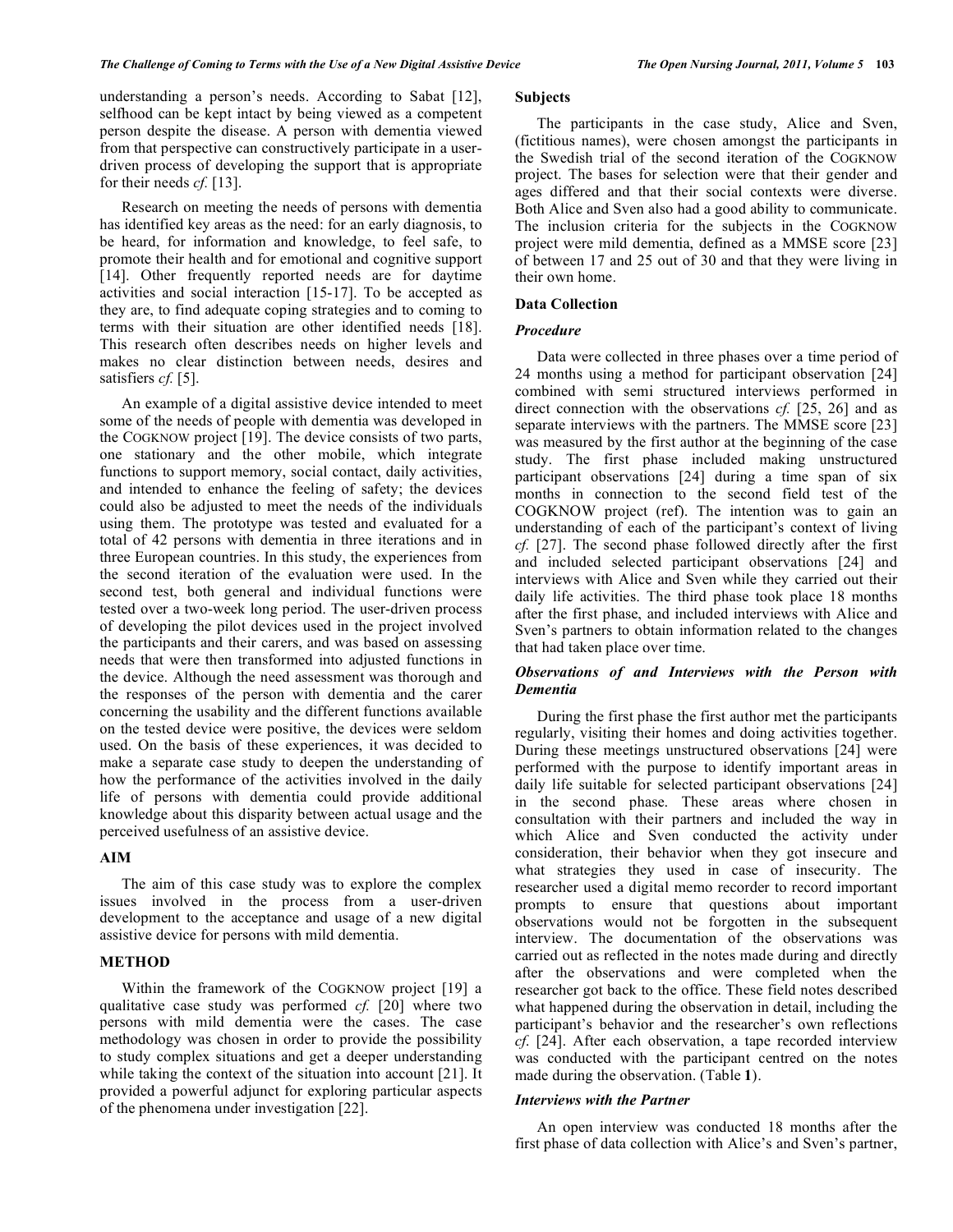| Table 1. Overview of Selected Participant Observations Studied, Number of Occasions and Duration in Hours |  |
|-----------------------------------------------------------------------------------------------------------|--|
|-----------------------------------------------------------------------------------------------------------|--|

| <b>Activity Studied</b>                                                                                            | Alice | <b>Occasions</b> | <b>Duration</b> | Sven | <b>Occasions</b> | <b>Duration</b> |
|--------------------------------------------------------------------------------------------------------------------|-------|------------------|-----------------|------|------------------|-----------------|
| Cleaning the house                                                                                                 | X     |                  | 4               |      |                  |                 |
| Preparing a simpler meal                                                                                           | X     |                  | 3               |      |                  |                 |
| Doing the laundry                                                                                                  | Χ     |                  | 3               |      |                  |                 |
| Maintenance of the house                                                                                           |       |                  |                 | X    |                  | 4               |
| Visiting a day care centre                                                                                         |       |                  |                 | X    |                  | 3               |
| Walks in the vicinity of the home                                                                                  | X     |                  | 2               | X    | $\overline{c}$   | 6               |
| Visiting a familiar environment, including making a simple purchase in<br>a store and eating lunch at a restaurant | X     |                  | 5               | X    | $\overline{2}$   | 9               |
| Visiting a familiar environment, including travelling by public transport                                          | X     |                  | 4               |      |                  |                 |
| Staying in a less familiar environment, including making a simple<br>purchase in a store                           | X     |                  | 6               |      |                  |                 |
| Total hours of observations                                                                                        |       | $\mathcal{I}$    | 27              |      | 6                | 22              |

focusing on whether and how the progress of the disease had affected Alice's and Sven's ability to perform daily activities. The interview covered areas in which needs had already been identified in the observations and interviews with Alice and Sven.

# *Data from the COGKNOW Project*

 The results obtained previously that were directly related to Alice and Sven were extracted from the evaluation in the second test in the COGKNOW project. These were grouped according to areas of need, the personalized functions offered by the device, and their responses to the usefulness of the functions (Table **2**). In this analysis, the concept of needs was not distinguished from desires and satisfiers as discussed in the introduction [5].

#### *Data Analysis*

 The data was initially analysed separately for each participant and each phase of the data collection, using a method for qualitative content analysis *cf.* [28]. The text describing all observations and interviews was merged to form one text, making sure that all text relating to the same activity was kept together. The merged text was then read through several times to gain a deeper understanding of the content. Thereafter, the text units were identified and condensed. Units with similar content were merged, grouped, and categorized *cf.* [29]. Finally, a reflection on the complexity of the issues involved in using a new digital assistive device was made. This reflection was based on the data obtained from the results of the analysis of the performance of activities in daily life together with the experiences that had been reported when testing the device with Alice and Sven in the second iteration of test in the COGKNOW project.

## **Ethical Considerations**

 The study was carried out within the framework of the COGKNOW project, which was approved by the Regional Ethical Review Board for research in northern Sweden (2054-2006). All participants and their partners gave their written informed consent to their participation in the study.

#### **RESULTS**

 The results are described separately for each participant and are grouped according to each person's needs.

#### **Alice's Story**

 Alice was about 60 years old when she was included in the COGKNOW project and had received her diagnosis of dementia two years earlier. Her MMSE score [23] was 17 of 30 points. She had retired five years before the study started because of she had problems with her back. She lived with her husband in the house they had been living in for thirty years. Her partner had gradually taken over more of the responsibility for the household duties. He was working and Alice was alone in the home during working hours. She spent her days doing cleaning, laundry or other household duties. Alice and her partner used to have an extensive social life that gradually decreased after Alice became ill with dementia. Their daughters lived nearby and visited their parents quite often.

# *Testing the COGKNOW Device*

 The COGKNOW device was personalized and adjusted to Alice's needs, and her responses indicated that she used some of the functions and rejected others (Table **2**). Alice's general opinion of the device was that it was good, easy to understand and to learn how to use, but she stated that she was not in need of most of the functions at present. Observations indicated that she could easily manage to operate the functions that she appreciated, such as the music player, while she needed repeated instructions to understand and manage other functions such as the reminders to eat lunch, take her medicine and call friends, and using the help button and the picture dialling. Alice stated that she sometimes got nervous about having the device in her home since she was not always confident about how to operate it on her own. The device was placed in the kitchen, and neither Alice nor her partner seemed to think it was obstructing. Since Alice spent most of her day in the kitchen, she could hear the music while doing other things. The partner perceived that most functions could be useful for Alice, however she needed to be both motivated and trained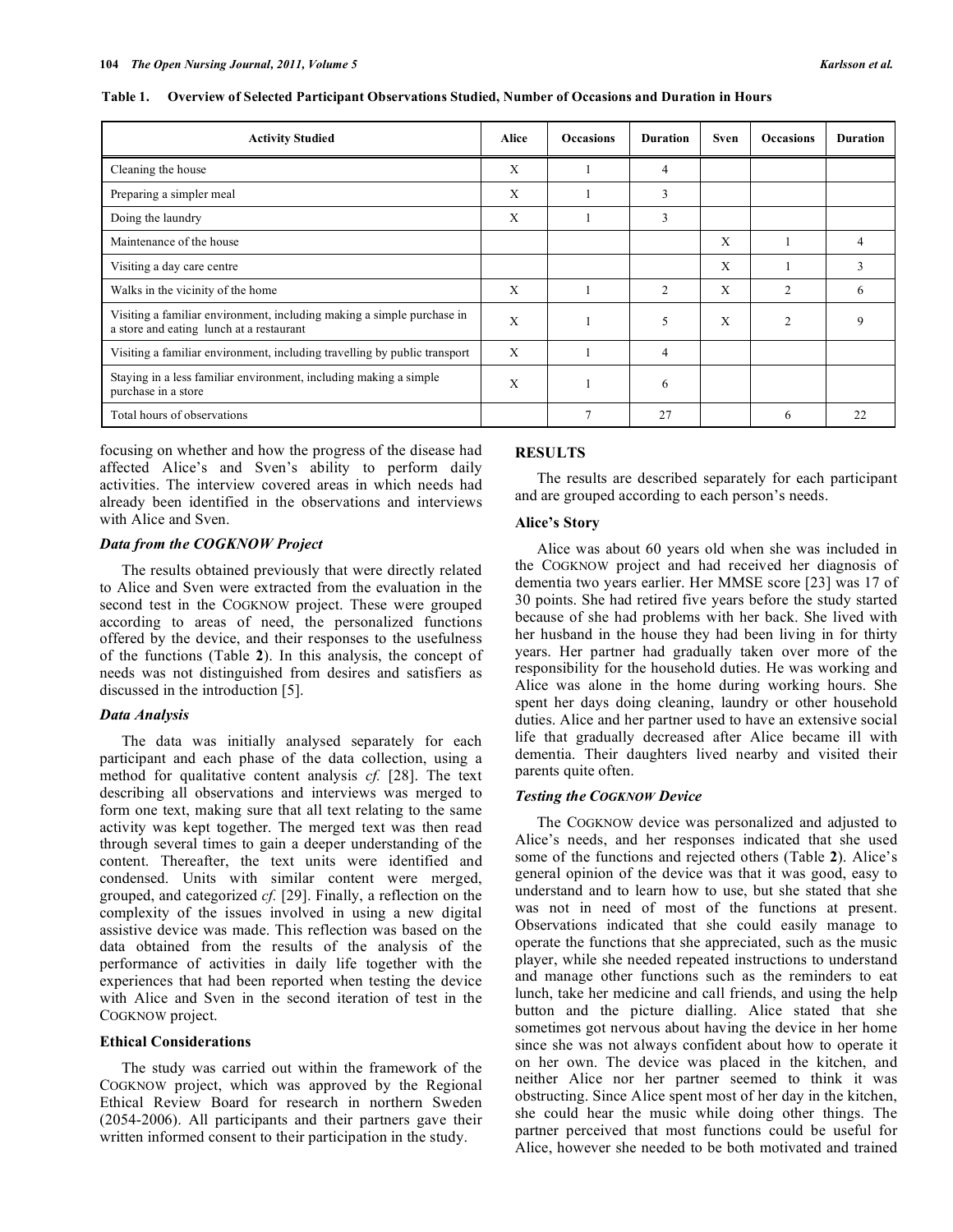| Table 2. Overview of the Areas of Need Identified in the Second Test of the COGKNOW Project, the Personalized Functions Offered |
|---------------------------------------------------------------------------------------------------------------------------------|
| by the Device Under Consideration, and the Responses to the Usage of the Device                                                 |

| <b>Area of Need</b>             | <b>Function in the</b><br><b>COGKNOW Device</b> | Personalized<br><b>Functions, Alice</b>                         | <b>Response, Alice</b>                                             | <b>Personalized Functions.</b><br><b>Sven</b>  | Response,<br><b>Sven</b>                                           |
|---------------------------------|-------------------------------------------------|-----------------------------------------------------------------|--------------------------------------------------------------------|------------------------------------------------|--------------------------------------------------------------------|
| A need to<br>remember           | Reminders using sound, a<br>voice and a picture | Reminders to take medication,<br>eat lunch, and to call friends | Heard, but did not<br>respond by taking<br>action                  | Reminders to call his<br>grandsons and friends | Responded<br>sometimes                                             |
|                                 | Day and date indicator                          | Not personalized                                                | Greatly appreciated                                                | Not personalized                               | Appreciated                                                        |
|                                 | Finding things                                  | Not installed                                                   | Not installed                                                      | Find his wallet and his keys                   | Only used with the<br>support of the<br>researcher                 |
| A need of social<br>interaction | Picture dialing                                 | Pictures of<br>selected persons                                 | Easy to use<br>Only used with<br>assistance<br>from the researcher | Pictures of<br>selected persons                | Easy to use<br>Only used with<br>assistance from<br>the researcher |
| A need for<br>occupation        | Radio                                           | Selected channels                                               | Easy to use<br>Rarely used                                         | Selected channels                              | Easy to use Never<br>used on his own                               |
|                                 | Music player                                    | Personalized selection                                          | Often used,<br>greatly appreciated                                 | Personalized selection                         | Rarely used                                                        |
| A need<br>for safety            | Help button                                     | Call to partner                                                 | Never used                                                         | Call to partner                                | Never used                                                         |

to use them through extensive support. Alice's partner was very skilled at using computers, and for several years there had been computers in their home. He found the COGKNOW device very interesting, and saw many possibilities and useful functions in the device.

# *Needs Associated with Alice's Daily Activities*

 In several situations in Alice's daily life it was obvious that she had trouble satisfying her needs. Her *need for occupation* was obvious, and most of the time it could be satisfied. Her strategy to maintain control seemed to be to do things she knew she was capable of. She cleaned the house and did the laundry almost every day, and stated that "*I can clean the house, even though I have Alzheimer's".* She avoided things that were too complicated or involved many steps, like cooking or baking, and most of the household appliances were too difficult for her to handle. Another area that was important for her was managing common daily activities*.* Many of the household activities were performed by Alice's partner, such as cooking, making purchases and doing the maintenance of the house. Alice used several excuses for not doing these tasks anymore, like *"Why should I do everything?"* or *"It is good that he does the cooking, then I don't need to".* Alice's dependency on others was also apparent when visiting unknown environments, where she became totally dependent on her companion. When visiting shops to make smaller purchases, she was very determined about what to buy, but she had no notion of the value of money. Alice's *need for safety* became obvious when visiting less known environments, as she lost her orientation very soon, became stressed and was inattentive to traffic. Alice was a very sociable person who always enjoyed company, and therefore she had a *need for social interaction*. She chose to socialize with her friends' one at the time, since it seemed to be hard for her to interact with several persons at the same time. During visits from friends and relatives, the support she received from her partner

helped her to cope and maintain a feeling of control. Alice had a great *need for assistance remembering* names. She had no problem recognizing people, but had forgotten the names of many of them. She also had a *need to be reminded* to eat lunch and to take her pills. She generally had problems keeping track of time and following oral and written instructions. Normally she forgot to eat anything other than breakfast during the day, and had problems remembering to take her medicine. Her partner wrote down important events in a calendar placed on the kitchen table, and she identified the year, date and day through the daily newspaper. One of the most important things for Alice was her *need to be treated as usual.* She was very keen to not show her memory problems and not to lose face seemed to be important to her. At several occasions she expressed anger when people tried to indicate that she did not remember something or that she could not perform certain tasks. "*I get so angry and fed up when others interfere. Why do they do it"*? Alice struggled with her self-image and the impact that the disease was having on her. She denied her disease or personified it. "*I don't give a damn about having Alzheimer's, he does nothing…"* and repeated that "*Mr Alzheimer has been stopped, he can't harm me".* Several times she compared herself with others, who, she said, had it worse and remembered less than her saying, for example: "*I talk to myself and comfort myself knowing that others have it worse, and then it feels better".* 

# *Changes in Alice's Needs 18 Months Later According to her Partner*

 The *need for occupation* was difficult to handle for Alice because she was no longer capable of occupying herself as she had before with household activities. She watched TV during daytime, which she had never used to do before. They had talked about the possibility of visiting a day care centre, but Alice refused that option. In terms of daily activities, Alice was still able to do most things as before, but things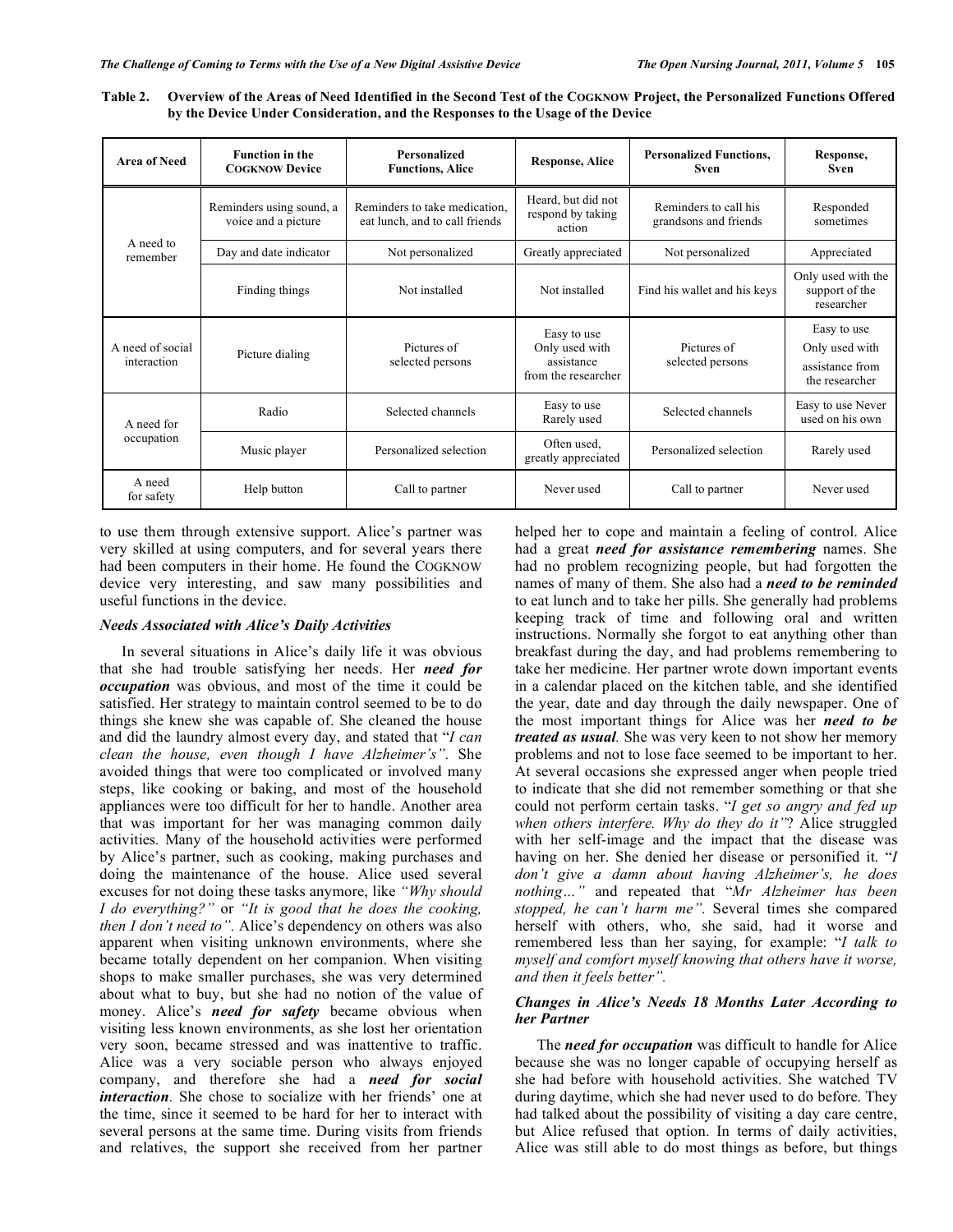took longer to perform and were not done as well as they had been before. Her dependency on her partner had increased, and she asked for more support than before when he was around. Her *need for assistance to remember* to perform activities also included taking showers and finding the way home. She was still performing her personal ADL, even if her partner sometimes had to remind her to take care of her personal hygiene. Alice had become unwilling to leave the house. Her partner anticipated it was because she was worried that she would not find her way home. Her decreased capability of orientation was also shown when they visited their home town. Her partner often had the impression that she had no idea where they were, even if they were in very familiar areas, which meant that her *need for safety* had expanded to include the familiar surroundings. When it came to Alice's *need for social interaction,* she still seemed to enjoy company, even though she did not speak as much as before. Her contact with her female friends remained, but she met them more rarely. She had started to be afraid of being alone and sometimes cried when her partner went to work. He was worried that this loneliness might harm her, and believed that the possibility of Alice visiting a day care centre might fulfil not only her need for occupation, but also her need for company. Alice still recognized people. Her struggle with her self-image was still as strong as before. According to her partner, she often said that the disease had not affected her since she saw her self as being capable of doing things as she had before.

#### **Sven's Story**

 Sven used to work as an administrator at a large industry before his retirement, which was a job he had appreciated a great deal. He was diagnosed with Alzheimer's disease three years before being included in the study. When he became involved in the COGKNOW project he had a score of 22 out of 30 points on the MMSE [23] and was about 80 years of age. Sven and his wife had been married for over fifty years and their marriage and their relationship seemed to be characterized by mutual love and friendship. They lived in the house they had built when they were newly married, and they had a son and three grandsons living in the same town. Socializing with the family members had always been an important part of Sven's life.

# *Testing the COGKNOW Device*

 Sven had high expectations of the assistive device when he agreed to participate in the test, but he very soon became disillusioned and declared that it was not in line with his needs. He felt that it only could do simple things and did not solve his dementia related problems in the way that he had hoped. In the test, the devices were personalized to meet his needs in terms of finding his keys and wallet, listening to recorded stories and reminding him to call his grandsons and friends (Table **2**). Sven perceived the reminder function to be useful, and observations showed that he responded to the reminders when he could hear them, which he was not always able to do because of his hearing problems. His partner confirmed the usability of a reminder function, and saw Sven's reminders to call his grandson's through the picture dialling function as a good opportunity for him to maintain contact with them. Sven could easily understand the date, day and time indicator, which he appreciated a

greatly. The 'find thing' function was potentially useful, since he easily forgot where he had put his keys and his wallet. Despite that, however, he never used that particular function or the personalized music function. Observation showed that Sven had some difficulties in using different functions independently, and was in need of practising a considerable amount since he had difficulty learning. Sven's wife had limited experience of computers, but all through the test she supported him a prodigious amount. At the same time, it was obvious that in the eyes of Sven's wife, the device was an intrusion in the home environment: it occupied valuable workspace in the kitchen, and the cables interfered with cleaning. It also interfered with her normal routines of listening to a particular radio channel, and listening to the personalized recorded stories intended for Sven became another deviation from normal routines.

### *Needs Associated with Sven's Daily Activities*

 Sven had problems occupying himself in the home and was not used to doing household chores. He had a *need for occupation* indoors since his condition hampered the more demanding outdoor activities that he had done previously. He was able to cut the lawn or shovel snow in the winter, even if his partner thought the work was a bit unsatisfactory. He was able to read the newspaper, but had problems watching TV owing to hearing problems and had difficulty to following the plots. For several years Sven used to go bowling once a week with his former colleges from work, but he had now chosen to withdraw from this when, to his embarrassment, he discovered that he could no longer manage to count the points. One of his favourite occupations that he still managed to do was to take walks in a nearby recreation area. "*Some days I feel sad… with this job I have [referring to the disease]… [Laughs]… then I am in the woods… and… it's like medicine to me… I think of a lot of things… both old and new…"* In many ways, Sven's need for daily activities was met by his partner, on whom he was very dependent. He asked for her support as soon as she was out of sight, but at the same time he could become very irritated when she gave him instructions. His son also assisted him with the smaller repairs and maintenance work on the house.

 When Sven took his regular walks in a familiar area of forest, he usually had no problem orientating himself and could easily describe every path. However, he also admitted that there were times when he had a feeling of being lost and that frightened him. His *need for safety* was also shown when visiting the town centre, and he sometimes had problems knowing what direction he should take. He stated that "*More and more often, I don't do the larger things on my own… then I want the company of a good man or a good*  woman..." Sven was a very social person who enjoyed company with family and friends, and was usually able to satisfy his *need for social interaction.* He was open to new contacts, and explained how he appreciated it when people he met on his daily walks stayed to talk with him. He was a great story-teller and talked a good deal about the old times. The family had many friends that they used to socialise with, but socialising had decreased owing to both the disease and his hearing problems. Sven had no problem recognizing and remembering the names of those close to him, and most of the time he could name people he met in the street. However,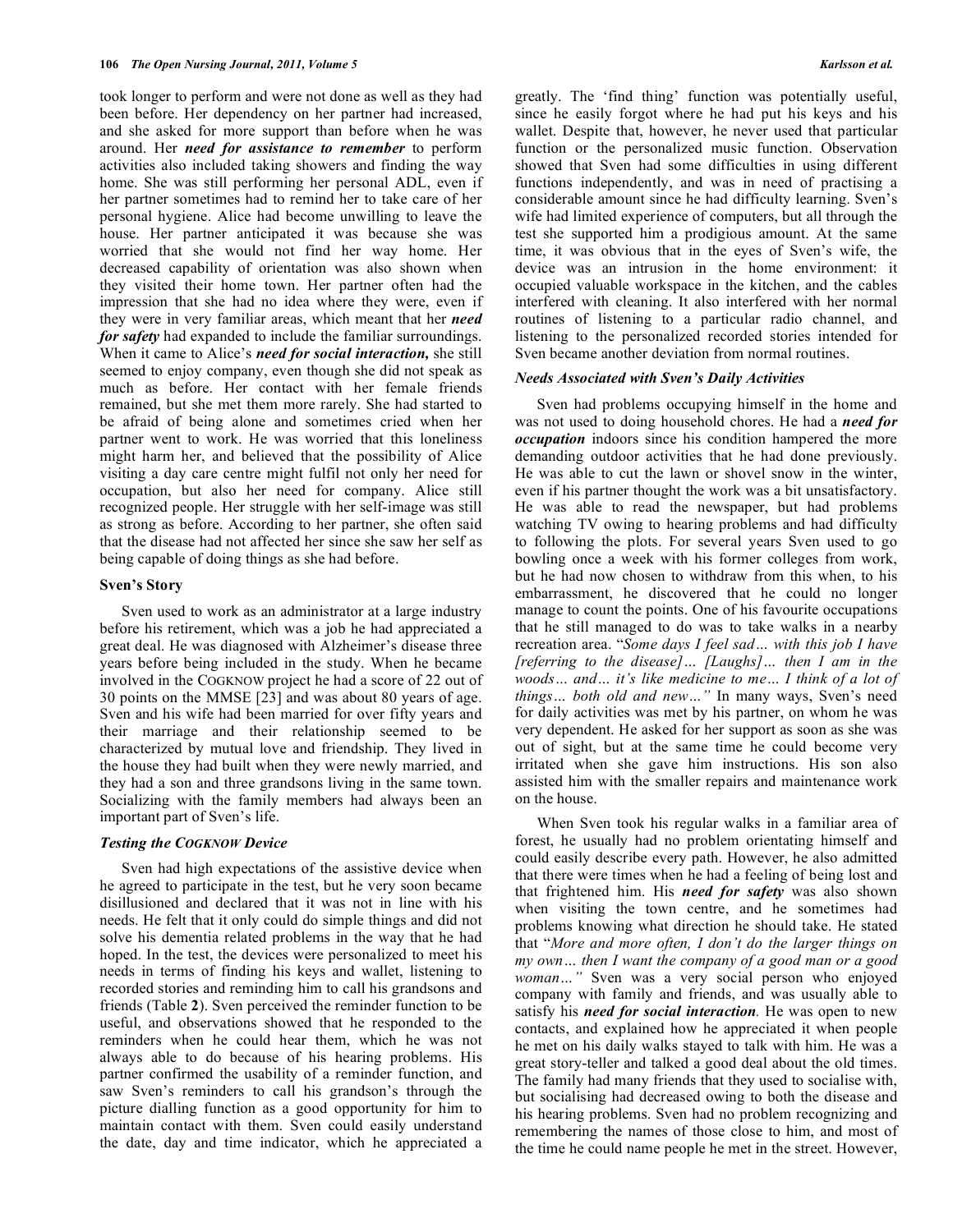the time he failed to recognize people he was very embarrassed. Sven had an obvious *need of assistance to remember* what day or date it was. Usually he could manage by looking at the newspaper and using a calendar to keep track of the passage of time. Sven was aware of his disease and of how it affected him, but was very keen to *be treated as usual.* He did his best not to expose his need for assistance when he was out of the home. He struggled with his self-image and had difficulty identifying himself with other persons with dementia, and when visiting the day care centre, he managed by taking on the role as an assistant to the staff. In interviews he often commented on his loss of skills, expressing sadness and he said *"I think a lot when I am alone… I wonder what the future might bring".* 

# *Changes in Sven's Needs 18 Months Later According to his Partner*

 Eighteen months later, Sven was no longer capable of doing much in the home anymore, because of both the progression of the Alzheimer's disease, and also owing to the fact that his physical health had decreased. The newspaper was no longer of interest, neither was the TV nor the radio. Twice a week he visited a day care centre, which he appreciated a great deal. In that way, his *need for occupation* was satisfied. In addition to these visits, his days mostly consisted of doing his personal ADL, eating and sleeping. Sven's need to manage activities on his own was satisfied by receiving increased support from his partner with most of his daily activities. He could manage to eat by himself, but the food had to be prepared since he was no longer capable of peeling the potatoes or cutting meat. Sven was still anxious about his personal hygiene, and had problems dressing himself. His ability to orient himself no longer existed, even in his immediate surroundings, so his *need to be in a safe environment* was very obvious at this stage. The deterioration of his ability to orientate himself had forced his partner to forbid him to go outside strolling without company. Sven's interaction with friends and relatives had decreased further and was limited to his immediate family. He appreciated and was cheered up by the visits from his relatives, even if he rarely took part in the communication, and he also made regular visits to the day care centre. Both the visits from his relatives and his visits at the day care centre fulfilled Sven's *need for social interaction*. As far as Sven's memory was concerned, his memory had deteriorated to the extent that he had difficulty recognizing friends and many of his relatives, so he had a strong *need of assistance to remember.* Sometimes he forgot the faces and the names of his four grandsons, with whom he had always had a very close relationship. In his struggle to maintain his self-image, Sven was still eager not to show his limitations and the problems he had fulfilling needs. He was aware of how the disease not only affected his ability to perform daily activities, but also the impact it had on his personality.

# **The Complex Issues Associated with Accepting the Use of a New Digital Assistive Device**

 The interpretation was based on the observations of daily activities and the experiences obtained from testing the device with Alice and Sven in the second iteration of the tests conducted for the COGKNOW project.

# *Self-Image*

 The main influence on usage seemed to be the person's self-image. Sven's perceptions of his needs and desires when personalising the COGKNOW device before the test was carried out did not correspond with his interest later on in using the device. He could identify and express specific needs he had for support, such as help finding keys and his wallet, and occupying himself. But when he discovered that the usage of the device did not eliminated his diffuse feeling of being different from before, it seemed as though he lost interest in using the specific functions of the device. Sven expressed an expectation that the device would help solve his disease-related problems. The observations made of his daily activities showed that he was very keen on maintaining an image of being competent and not affected by the disease, even though his ability to perform many daily activities had decreased. He was conscious of his cognitive problems and could explain that he felt different from before, but he could never clearly describe the problems. This effect on his selfimage, the feeling of being different, seemed real to him but at the same time was very diffuse.

 Alice's perceived herself to be a competent person capable of performing her activities in daily life, and the observations revealed that she had several strategies to maintain her self-mage. At the same time her partner identified several areas where she needed support and the COGKNOW device was personalized according to those needs. This included the need to be reminded to perform daily activities and being occupied. During the test she only used the function she was sure she could manage on her own and which she also identified as corresponding to her desires. A reasonable interpretation was that she used the device in a way that matched her self-image. In the observations it was shown that she personalized the perception of the disease as Mr. Alzheimer and she tried to keep him a long distance away in her life. She often avoided things, situations and persons that could remind her of her different cognitive impairments. A possible interpretation was that the usage of the COGKNOW device reminded her of her cognitive impairments, and in that way it threatened her self-image.

# *Support from the Person's Partner*

 Receiving support from the person's partner seemed to be a necessity for the usage of new devices. Both Alice and Sven had been married for a long time, and their marriages seemed to be characterized by mutual love and respect. Both Alice's and Sven's partners had a desire to make life as good as possible for them, which was also their reason for supporting Alice's and Sven's participation in the COGKNOW project.

 Alice and Sven had different life situations. Alice's husband was still working and away from home during the day time. He was very interested in testing the devices and tried to support her when he was at home. The observation indicated that she could manage many of the household chores independently, but was in need of support from her husband when confronted with complicated tasks or new activities like the usage of the COGKNOW device. During the follow up interview it was clear that the disease had progressed, which made her more dependent on her partner.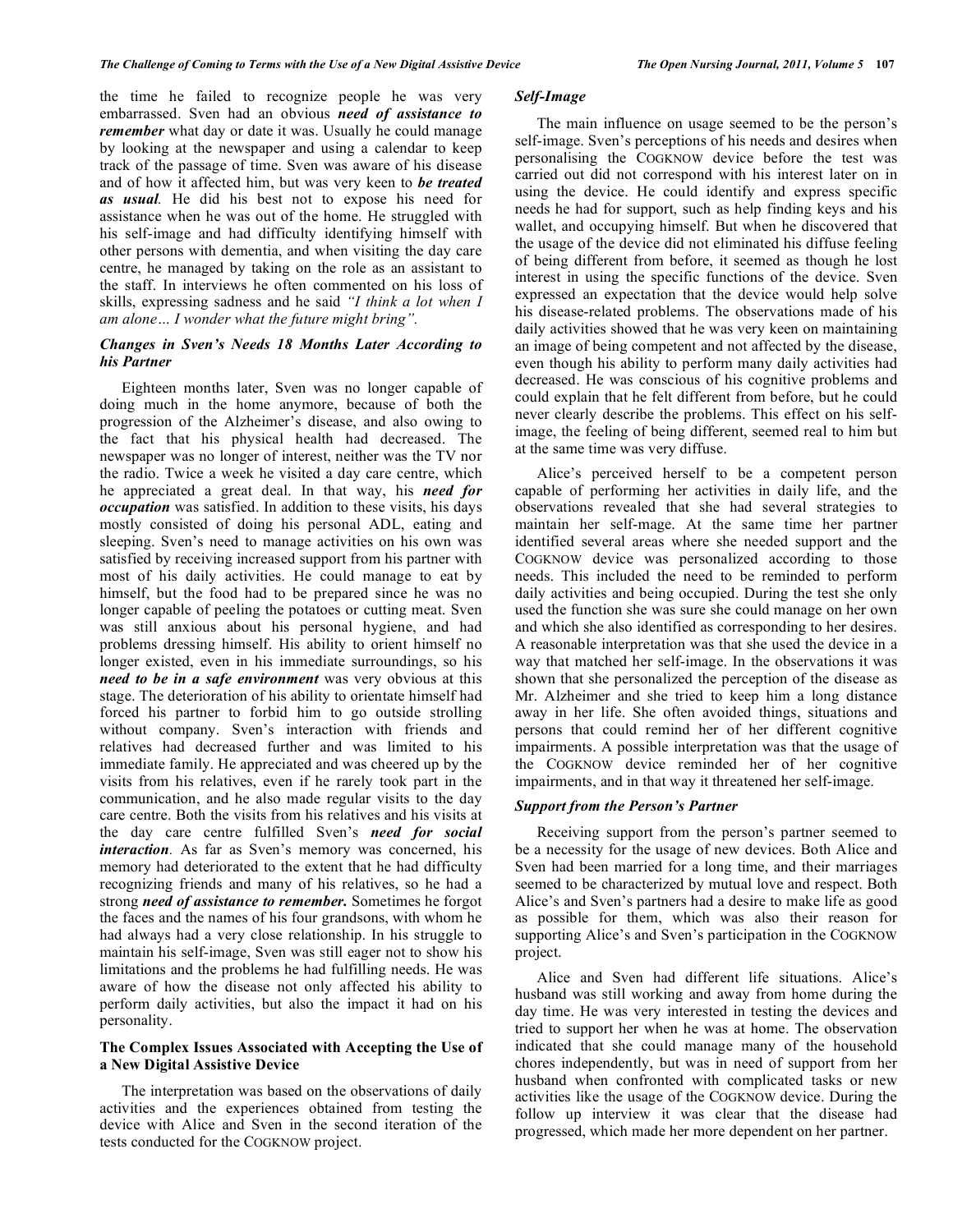Sven and his wife were nearly 80 years old and lived in a tight relationship, usually doing most of their daily activities together. It seemed as if the motivation for his wife to support him in using the COGKNOW device was directly related to Sven's interest in participating in the project. In the beginning she was very supportive and encouraged him to use the device, but when he lost interest her motivation to support him also faded.

# **DISCUSSION**

 The aim of this case study was to explore the complex issues involved in the process from a user-driven development to the acceptance and usage of a new digital assistive device for persons with mild dementia.

 The main finding was that even if a digital assistive device is developed in a rigorous participatory process and personalized for each individual who will use it, the acceptance of the device is influenced by factors such as the person's self-image and the support received from their partner.

 Already more than ten years ago research in the areas of system designing highlighted the importance of identifying needs among the prospective users [30] and the methodology of user involvement has in recent years been further discussed [31] and developed [32, 33]. The challenge in involving persons with mild dementia in a user-driven development process is described [34, 35], even if there still is a need for more research in this area [36]. There are researchers arguing that people with dementia should not be involved too early in the development process since exposure to poorly functioning can bring an experience of failure, disappointment, and an unwillingness to try out fully functional devices later [37]. This risk has to be taken into account and carefully considered in relation to what results it is possible to achieve if the target group is not directly involved in the development process.

 The result of this study indicates that even if there was an ambitious process of user-driven development in the COGKNOW project [9] it was apparent that some aspects of needs were not well understood. The general needs were well documented [15] but there were some challenges adjusting these general needs to a technical function suitable to personal preferences. One identified challenge is to clarify what and whose needs there are to be satisfied by a digital assistive device [38]. Another challenge in this process is to consider that persons with dementia have difficulties with abstract thinking, including perceiving how something would work if conditions or functions were to change [39], how their disease will affect them, and what needs they might have in the future. It has been shown that some of these problems can be addressed by using very concrete and task-related questions and a mixed method approach in the collection and analysis of data [34].

 The result also raises the question of what level of needs there are to be supported. There is an indication that higher level of needs as self-image was important in the acceptance of the digital assistive device. This need was pronounced for Alice and Sven, and relates to Maslow's description of higher levels of needs, a need for belonging, love and self esteem. Neither their physical needs, as the need of assistance to remember to eat and take medicine, nor their

need of safety seemed to be a priori to Alice and Sven, as been highlighted by other authors [6]. Thielke *et al*. [38] argues how the desire to preserve self-esteem can be an obstacle in the adoption of technical devices, when the person, like Alice, views themselves as not in need of help. Persons will be unlikely to adopt and use technical devices that support needs above or below the one that is relevant to them at a particular time, no matter how unobtrusive or intelligent they might be [38] This highlights the importance of developing the methods and tools for identifying needs in the development process of assistive technology for persons with mild dementia.

 The importance of understanding the impact of higher level of needs [7] as maintaining a person's self-image can be understood from Sabat's [12, 40] interpretation of how social construction theory describes the selfhood of persons with dementia. He divides selfhood into three aspects: Self 1 is expressed as I, me, and myself, and is the self of personal identity, which has to do with the experience of being an individual and having the same point of view over time. Self 2 is the self of mental and psychical attributes, past and present. It also includes the diagnosis of probable Alzheimer's disease and the related embarrassment, depression and frustration over the loss of certain cognitive abilities together with one's desire to maintain dignity based on one's positive Self 2 attributes [12, 40]. Self 3 is the multiplicity of social identities the person constructs with the necessary cooperation of others. One can be a loving wife, a loyal friend or the 'dysfunctional patient with dementia' [12]. When looking at Alice and Sven from the perspective of Sabat's description of selfhood, both their Self 2 and Self 3 dimension of selfhood had an impact on the usage of the digital assistive device.

 Alice was very keen to stress her integrity and her capability of coping with things, which can be interpreted as her having held on to her positive Self 2 attributes. Her positive Self 2 was also reinforced by her partner, who encouraged her to continue to perform household duties and other activities despite the progress of the disease. Alice's strong Self 2 gave her confidence and a belief in herself which could be the reason that she did not identify herself as being in need of an assistive device. The only function Alice used regularly was the music player, since listening to music was one her favorite occupations and it seemed to be strongly associated with her Self 2. This can be interpreted as being as if the assistive digital device supports positive Self 2 attributes and satisfies self-identified needs, which could enhance both the desire to use the function and also facilitate the ability to learn how to use it. Functions intended to meet Alice's needs in relation to her cognitive problems, e.g. to remind her to eat lunch, seemed to strengthen her negative Self 2 and were therefore avoided. Alice's Self 3 was constructed through the close and mutual relationship with her partner and close friends who helped her to maintain a valued social identity *cf.* [40]. The use of a specially designed digital assistive device to compensate for cognitive problems did not suit her struggle to maintain a valued social identity.

 Sven had an expectation that the digital assistive device would solve his cognitive problems, and when this was not fulfilled his Self 2 was negatively affected. It appeared that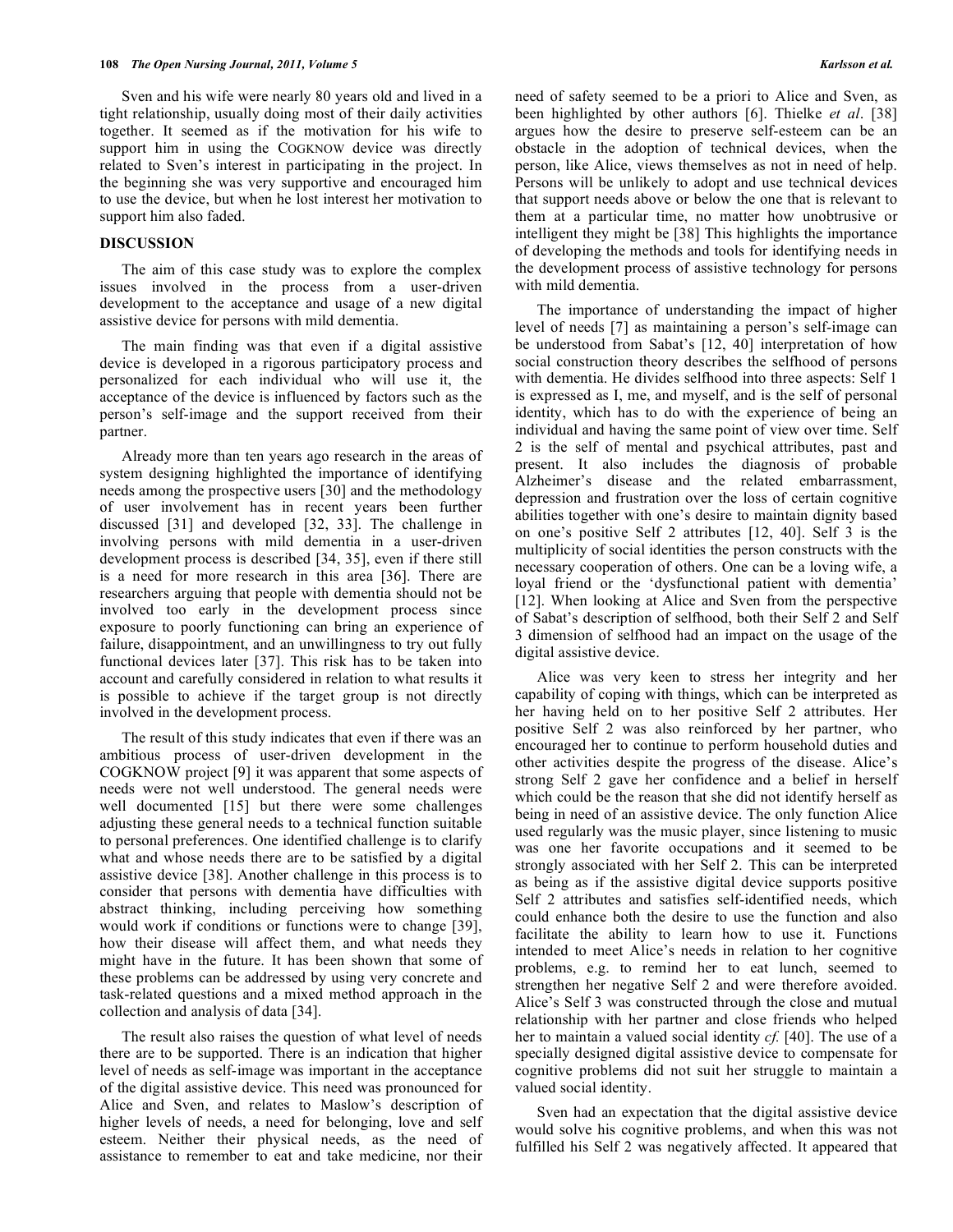the functions of the assistive digital device did not correspond with his view of himself and he therefore lost confidence in the assistive device. Another factor that might have lowered Sven's interest in using the device was the perceived simplicity of its functions. It made him embarrassed and disappointed since it did not correspond to his expectations of an advanced digital assistive device that he could show off to friends about. Indeed, he appeared to fear that the simplicity of the functions would make his friends look upon him as a 'person with Alzheimer's' who needs an assistive device, and not the Sven they formerly knew. This seemed to constitute a major threat to Sven's social identity and his perception of himself as a sociable person, and was a threat to his Self 3. By not using the digital assistive device the Self 3 could be maintained.

 The acceptance of a digital assistive device has been described by some researchers [41] as being strongly associated with the ability to maintain a certain desired selfimage, and not only a compensation for physical impairment, which the results in our study also support. Nygård [42] states that technology could encompass certain meanings which are individualized and closely incorporated with the unfolding of each participant's life story and the image of self that they present. When integrating a new digital assistive device it is a prerequisite and a fundamental issue to take into consideration that the device should support the person's self-image to get the device to be used.

# **Methodological Considerations**

 To ensure the quality of the research multiple sources of data were used [20], both from the COGKNOW test and the subsequent observations and interviews with both the persons with dementia and their partners on performance in everyday life. The goal was to get a broader description of the participants needs for the interpretation of why the digital assistive device not was used. Handling multiple sources of data can be difficult to master, but the collective experiences of the authors minimized this problem. All co-writers have been directly involved in the analysis and interpretation of the data to increase the trustworthiness in the results [43]. To reach internal validity [20] there has been recurrent discussion between the authors about the focus of the research during the whole process to discover causal links between the data and the interpretation of the results. It can be seen as a limitation that the study only involved two cases. However, the data collected was rich and collected over a long time period, which compensates this possible limitation. We assume therefore that the results achieved external validity and can be transferred to other contexts where persons with mild dementia are using a digital assistive device *cf.* [20]. In the whole process of data collection and analysis rigor has been maintained through the ongoing discussion maintained between the authors to ensure the reliability of the study.

 There are several ethical and methodological aspects to consider when involving persons with dementia in research [44-46]. It is important to pay attention to the process of obtaining informed consent. For many persons with dementia participation in a research project often is seen as a social event [46] that might distract the participants from judging what participating in a research project involves.

Another aspect is to find appropriate ways to collect data, so that the information gathered represents the view of the person with dementia, and not only the opinion of their partner [47]. A strategy to overcome these problems in this study was to establish a good relationship *cf.* [44, 46] built on trust, warmth and empathy *cf.* [47]. The observations were conducted in an atmosphere of mutual enjoyment, without losing focus of the aim of the observations. This contributed to Alice's and Sven's feeling of being relaxed despite their awareness of being observed. The interviews following the observations were conducted in the homes of Alice and Sven, to ensure a familiar and relaxed environment without external disturbance. Adequate time was given so that they had the opportunity to reflect on each question at their own pace, and some questions were repeated and reformulated to ensure that they were understood [48, 49]. Special attention was given by the first author to show respect and be sensitive to their private sphere. The visits were characterized by sensitivity and responsiveness to the participant's reactions.

#### **CONCLUSIONS**

 Even if persons afflicted with dementia and their partners are incorporated in the early development and the personalization of a digital assistive device, it is a process to integrate the device into daily life. The acceptance of a digital assistive device among persons with dementia can be seen as a process that begins with identifying individual needs, continuous with personalizing the functions, and the usage to which the digital assistive device can be acceptably put in the eyes of the person with dementia. Finally comes the integration of the device as a natural part of daily life. An important part of this challenging and time-consuming process is to enhance the person's self-image by support the right level of needs during the whole process. In addition, the eventual acceptance of a device requires a considerable amount of time, support and encouragement from both the partner and professionals. A useable digital assistive device, accepted by the person with dementia, that supports the selfimage has also the potential to promote a parson-centered support.

# **ACKNOWLEDGEMENT**

 This study was carried out at the Department of Health Science, Luleå University of Technology as a part of the COGKNOW project, which was funded under the Information and Society Technologies (IST) program under the Sixth Framework Programme (FP 6) of the European Union. We would like to thank Alice and Sven and their partners for their cooperation in this study.

# **CONFLICT OF INTEREST**

None declared.

# **REFERENCES**

- [1] Hagen I, Cahill S, Macijauskiene J, Nygård AM, Faulkner JP. Technology in dementia care. Technol Disabil 2007; 19: 55-60.
- [2] Edvardsson D, Winblad B, Sandman PO. Person-centred care of people with severe Alzheimer's disease: current status and ways forward. Lancet Neurolog 2008; 7: 362-7.
- [3] Edvardsson D, Fetherstonhaugh D, Nay R. Promoting a continuation of self and normality: person-centred care as described by people with dementia, their family members and aged care staff. J Clin Nurs 2010; 19: 2611-8.